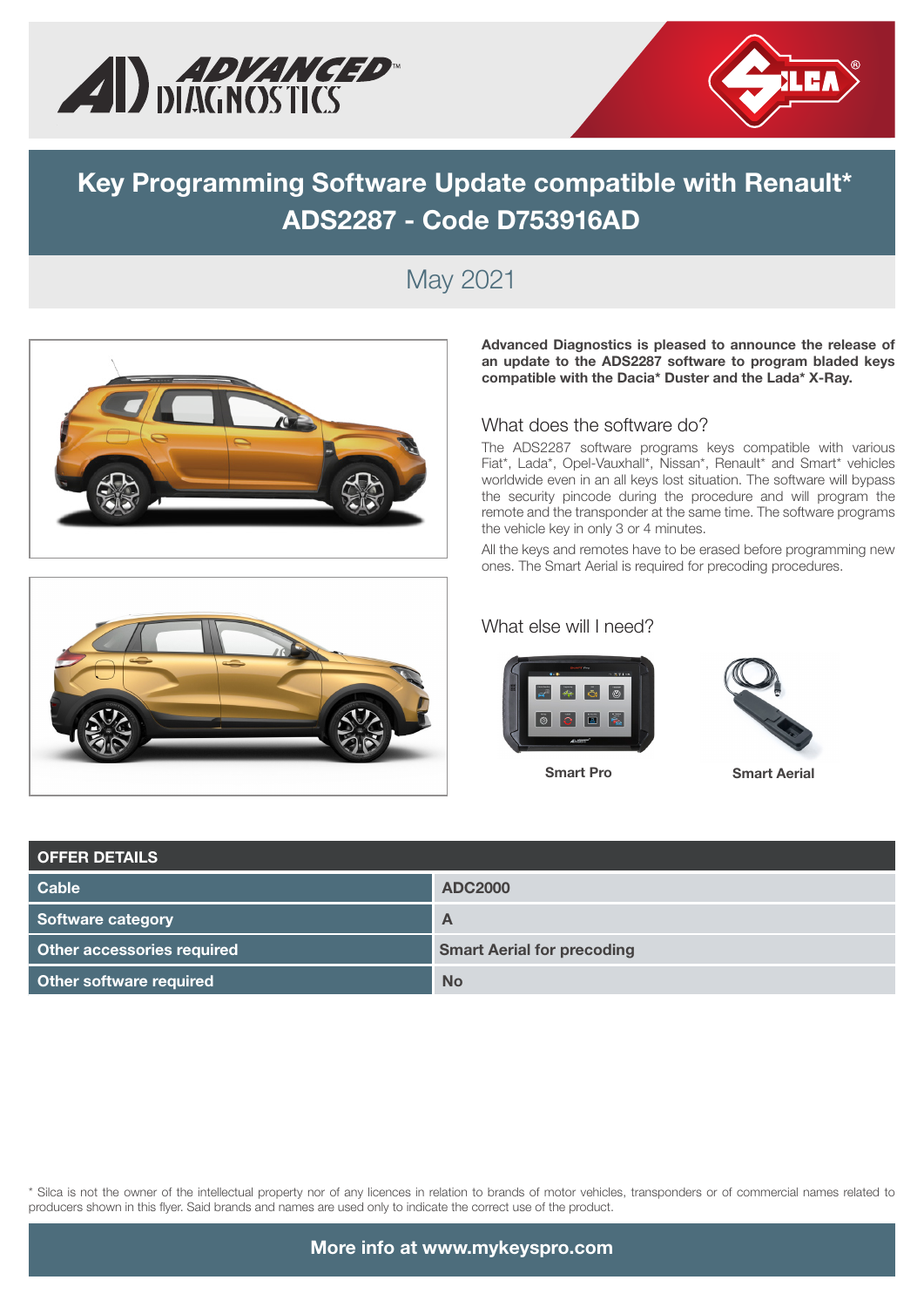



## ADS2287 Software Applications

| <b>TABLE</b>                     |                                                                    |                      |                      |                      |                      |          |                                          |            |                                      |                                        |
|----------------------------------|--------------------------------------------------------------------|----------------------|----------------------|----------------------|----------------------|----------|------------------------------------------|------------|--------------------------------------|----------------------------------------|
| F. <del>M</del><br><b>REGION</b> | $\overline{\circ}$                                                 |                      | 6                    | PIN                  | $\ddot{\bullet}$     | ¢<br>PRO | $\hat{\mathbf{z}}$                       | $\bigcirc$ | $\Leftrightarrow$<br><b>KEY REF.</b> | $\bigoplus_{i=1}^{\infty}$<br>KEY REF. |
| Europe                           | Dacia* Duster (Bladed Key)<br>NEW<br>2019 onwards                  | $\blacktriangledown$ | $\checkmark$         | $\blacktriangledown$ | $\blacktriangledown$ | ADC2000  | $({\bm \times})$                         | ID49-1E    | <b>VAC102</b>                        | <b>RN-N01R11</b>                       |
| Europe                           | Fiat* Talento (Bladed Key)<br>2016 onwards                         | $\blacktriangledown$ | $\blacktriangledown$ | $\blacktriangledown$ | $\blacktriangledown$ | ADC2000  | $\left( \mathsf{x}\right)$               | ID49-1E    | VA <sub>2</sub>                      | <b>RN-N01R11</b>                       |
| Europe                           | Lada* X-Ray (Bladed Key)<br><b>NEW</b><br>2018 onwards             | $\blacktriangledown$ | $\checkmark$         | $\checkmark$         | $\checkmark$         | ADC2000  | $(\mathsf{x})$                           | ID49-1E    | VA <sub>2</sub>                      |                                        |
| Europe                           | Nissan* NV300 (Bladed Key)<br>(NEW)<br>2016-2020                   | $\blacktriangledown$ | $\checkmark$         | $\blacktriangledown$ | $\checkmark$         | ADC2000  | $(\mathsf{x})$                           | ID49-1E    | VA <sub>2</sub>                      | <b>RN-N01R11</b>                       |
| Europe                           | Nissan* Primastar (Bladed Key)<br>2016-2018                        | $\checkmark$         | $\checkmark$         | $\checkmark$         | $\checkmark$         | ADC2000  | $(\mathsf{x})$                           | ID49-1E    | VA <sub>2</sub>                      | <b>RN-N01R11</b>                       |
| Europe                           | Opel-Vauxhall* Vivaro (Bladed Key)<br>2014-2019                    | $\checkmark$         | $\checkmark$         | $\blacktriangledown$ | $\blacktriangledown$ | ADC2000  | $\left( \infty \right)$                  | ID49-1E    | VA <sub>2</sub>                      | <b>RN-N01R11</b>                       |
| Europe                           | Renault* Captur (Slot Key)<br>2015-2019                            | $\blacktriangledown$ | $\blacktriangledown$ | $\blacktriangledown$ | $\blacktriangledown$ | ADC2000  | $\left(\mathsf{x}\right)$                | ID49-1E    | <b>VA150</b>                         | VA150S13                               |
| Europe                           | Renault* Clio 4 (Slot Key)<br>2015-2019                            | $\blacktriangledown$ | $\checkmark$         | $\blacktriangledown$ | $\blacktriangledown$ | ADC2000  | $\infty$                                 | ID49-1E    | <b>VA150</b>                         | VA150S13                               |
| Europe                           | Renault* Kadjar (Slot Key)<br>2015 onwards                         | $\blacktriangledown$ | $\blacktriangledown$ | $\checkmark$         | $\checkmark$         | ADC2000  | $\left(\infty\right)$                    | ID49-1E    | VA <sub>2</sub>                      | <b>VA2P26</b>                          |
| Europe                           | Renault* Koleos 2 (Slot Key)<br>2016 onwards                       | $\blacktriangledown$ | $\blacktriangledown$ | $\blacktriangledown$ | $\checkmark$         | ADC2000  | $\left( \mathsf{x}\right)$               | ID49-1E    | VA <sub>2</sub>                      | <b>VA2P26</b>                          |
| Europe                           | Renault* Logan (Bladed Key)<br><b>NEW</b><br>2014-2020             | $\blacktriangledown$ | $\checkmark$         | $\checkmark$         | $\checkmark$         | ADC2000  | $\left(\!\mathsf{x}\right)$              |            |                                      |                                        |
| Europe                           | Renault* Megane (Slot Key)<br>2016-2019                            | $\blacktriangledown$ | $\blacktriangledown$ | $\blacktriangledown$ | $\checkmark$         | ADC2000  | $\left( \mathsf{x}\right)$               | ID49-1E    | VA <sub>2</sub>                      | <b>VA2P26</b>                          |
| Europe                           | Renault* Megane (Proximity-Slot Key)<br>2016-2019                  | $\checkmark$         | $\tilde{\textbf{v}}$ | $\blacktriangledown$ | $\blacktriangledown$ | ADC2000  | $(\times)$                               | ID49-1E    | VA <sub>2</sub>                      | <b>VA2P26</b>                          |
| Europe                           | Renault* Scenic (Slot Key)<br>2016-2019                            | $\blacktriangledown$ | $\blacktriangledown$ | $\blacktriangledown$ | $\checkmark$         | ADC2000  | $\infty$                                 | ID49-1E    | VA <sub>2</sub>                      | <b>VA2P26</b>                          |
| Europe                           | Renault* Grand Scenic (Slot Key) NEW<br>2018 onwards               | $\checkmark$         | $\checkmark$         | $\blacktriangledown$ | $\blacktriangledown$ | ADC2000  | $(\mathsf{x})$                           | ID49-1E    | VA <sub>2</sub>                      | <b>VA2P26</b>                          |
| Europe                           | Renault* Talisman (Proximity-<br><b>NEW</b><br>Slot Key) 2016-2019 | $\blacktriangledown$ | $\blacktriangledown$ | $\blacktriangledown$ | $\blacktriangledown$ | ADC2000  | $\left( \mathsf{x}\right)$               | ID49-1E    | VA <sub>2</sub>                      | <b>VA2P26</b>                          |
| Europe                           | Renault* Trafic 3 (Bladed Key)<br>2014-2019                        |                      |                      |                      |                      | ADC2000  | $(\mathsf{X})$                           | ID49-1E    | VA <sub>2</sub>                      | <b>RN-N01R11</b>                       |
| Europe                           | Renault* Twingo 3 (Bladed Key)<br>2014-2019                        |                      | $\blacktriangledown$ | $\checkmark$         | $\checkmark$         | ADC2000  | $\left( \mathbf{\mathbf{\times}}\right)$ | ID49-1E    | VA <sub>2</sub>                      | <b>RN-N01R11</b>                       |
| Europe                           | Smart* Forfour (Bladed Key)<br><b>NEW</b><br>2015-2020             |                      | $\checkmark$         | $\blacktriangledown$ | $\checkmark$         | ADC2000  | $(\mathsf{X})$                           | ID49-1E    | VA <sub>2</sub>                      | <b>RN-N01R11</b>                       |
| Europe                           | Smart* Fortwo (Bladed Key)<br>2015-2020                            |                      | $\checkmark$         | $\checkmark$         | $\blacktriangledown$ | ADC2000  | $\infty$                                 | ID49-1E    | VA <sub>2</sub>                      | <b>RN-N01R11</b>                       |
| Australia                        | Renault* Captur (Slot Key)<br><b>NEW</b><br>2015-2019              |                      | $\blacktriangledown$ | $\checkmark$         | $\checkmark$         | ADC2000  | $(\mathsf{X})$                           | ID49-1E    | VA <sub>2</sub>                      | <b>VA2P26</b>                          |
| Australia                        | Renault* Clio (Slot Key)<br>NEW<br>2015-2019                       |                      |                      |                      |                      | ADC2000  | $\mathbf x$                              | ID49-1E    | <b>VA150</b>                         | VA150S13                               |
|                                  |                                                                    |                      |                      |                      |                      |          |                                          |            |                                      |                                        |

\* Silca is not the owner of the intellectual property nor of any licences in relation to brands of motor vehicles, transponders or of commercial names related to producers shown in this flyer. Said brands and names are used only to indicate the correct use of the product.